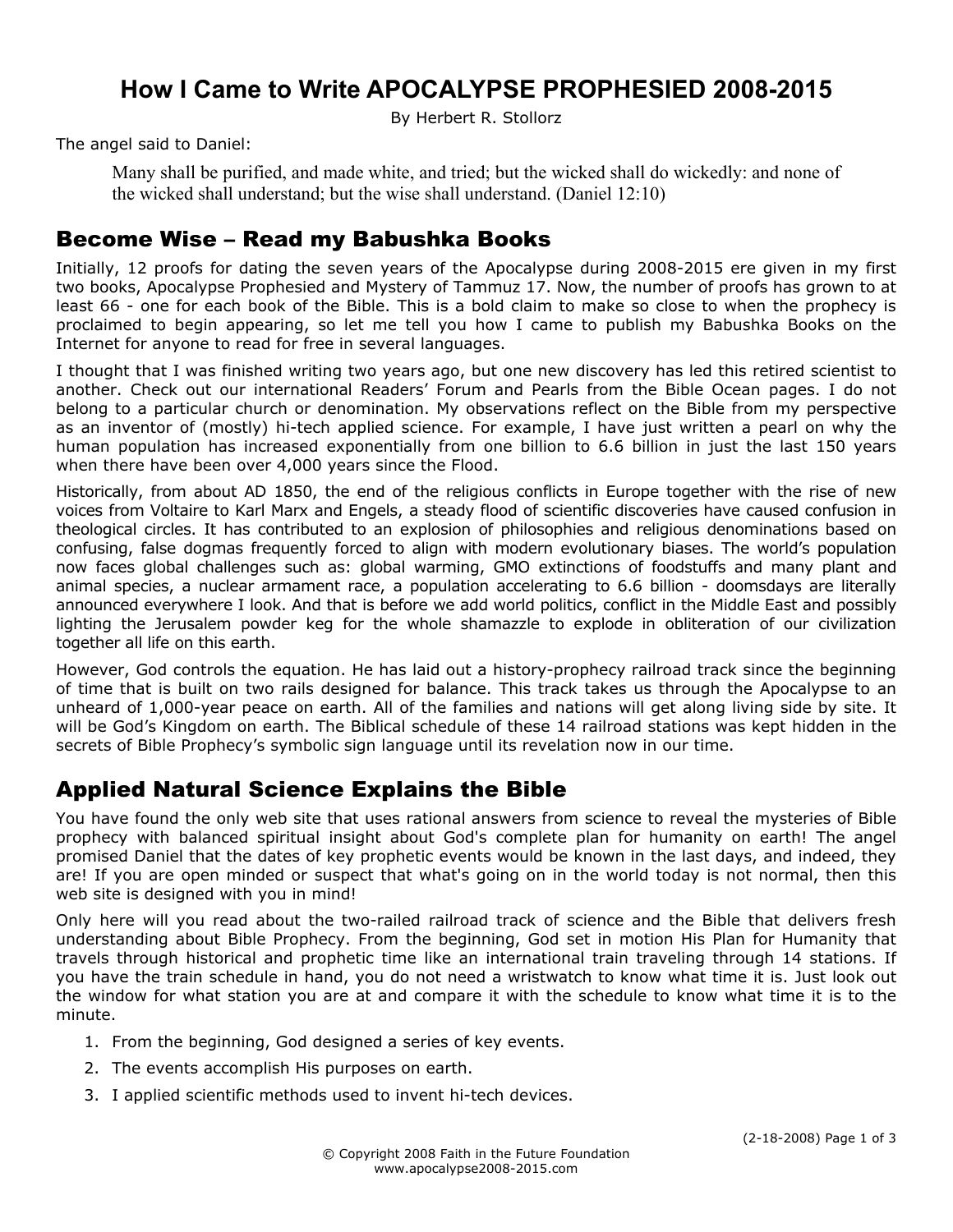# **How I Came to Write APOCALYPSE PROPHESIED 2008-2015**

By Herbert R. Stollorz

4. I used these same methods to discover the critical event junctures [14 railroad stations] in human history and prophecy embedded in the Bible matching 14 Aztec calendar-clock cycles as well as other ancient clocks designed in ancient times.

**This disciplined methodology revealed that Bible Prophecy is structured on two different ancient calendar-clock systems, which is a vital fact not known by theologians or scientists.** These two systems may be compared to the Fahrenheit and Centigrade temperature scales, which operate in parallel to measure temperature. These two different temperature scales come together at minus  $40^{\circ}$ , where they indicate the same point in the continuum of warmth-coldness with the same number.

When the international train of my analogy passes through a different time zone, the schedule automatically reflects that change on the time clock. If one does not know that different time zones exist, then comparing the schedule to one's wristwatch becomes confusing if he has not changed the time perspective of his watch. The Bible's parallel chronological systems measure the past-to-future timeline just as the Fahrenheit and Centigrade temperature scales both measure positive and minus degrees.

The books of Daniel and Revelation provide sufficient data on the two calendar-clock systems to identify 14 "stations" marking the key turning points in human history and prophecy in regards to the biblical revelation of God's purposes. The Bible and several other ancient calendar-clocks meet a one special point in the prophetic history of humanity - on 21 December 2012.

### Prophesied Evil Made Possible by Recent Scientific Advances

The last 150 years of scientific advances opened new horizons in understanding the nature of time and the universe, but applications of that scientific knowledge now threaten the sustainable capability of the earth's natural environment. **Human civilization and the lives of every person on the planet are threatened with immanent destruction from the immense pride and greed of modern civilization's global corporations and the politicians who serve them.**

The earth's essential biological support systems threatened by radiological and chemical pollution. The very core of creation's structure, the genetic make-up of plants and animals, is being altered rapidly by diabolical deconstruction and recombination of genetic material without regard to natural boundaries of species.

Driven by arrogant greed, the introduction of **Genetically Modified Organisms** on a massive scale has already taken place without adequate thought or testing for these **GMOs'** long term consequences to the integrity of the biosphere's plant and animal seeds of life beyond excessive short term profits. Therefore, God is sending the Apocalypse to save His creation from Satanically driven human destruction out of His love for each one of us.

Just as the Creator sent a great Flood in Noah's day to destroy the ancient civilization (the Atlantis of the ancient Greeks) polluted by violence and genetic freaks of nature, so He will soon unleash the dark forces of humanity's spiritual Enemy to put an end to the violation of His creation and the oppression of peoples everywhere.

### God's Plan for Humanity

Discovering that Daniela's prophecy was written on two levels like a Rosetta Stone opened up the Hebrew Alphabet Number System. HANS is like a matrix code that revealed a world calendar embedded in Genesis, which has also been applied to undeciphered, ancient bronze-gold clocks exhibited in museums around the world. That makes dating future biblical events possible, which means the interpretation of strange calendar measurements [Times,time,½Time], or understanding Julius Caesar's 10 months for one orbit around the sun. I learned why the ancients tracked time with ancient clocks like Antikythera Mechanism - Calculator with three dials or even stone-dial Aztec clocks.

What emerges is a totally new concept embedded in the Bible. The concept of the "Saints" being born at the end of the Apocalypse upsets pet theological (false) dogmas. Many Christians may not have enough